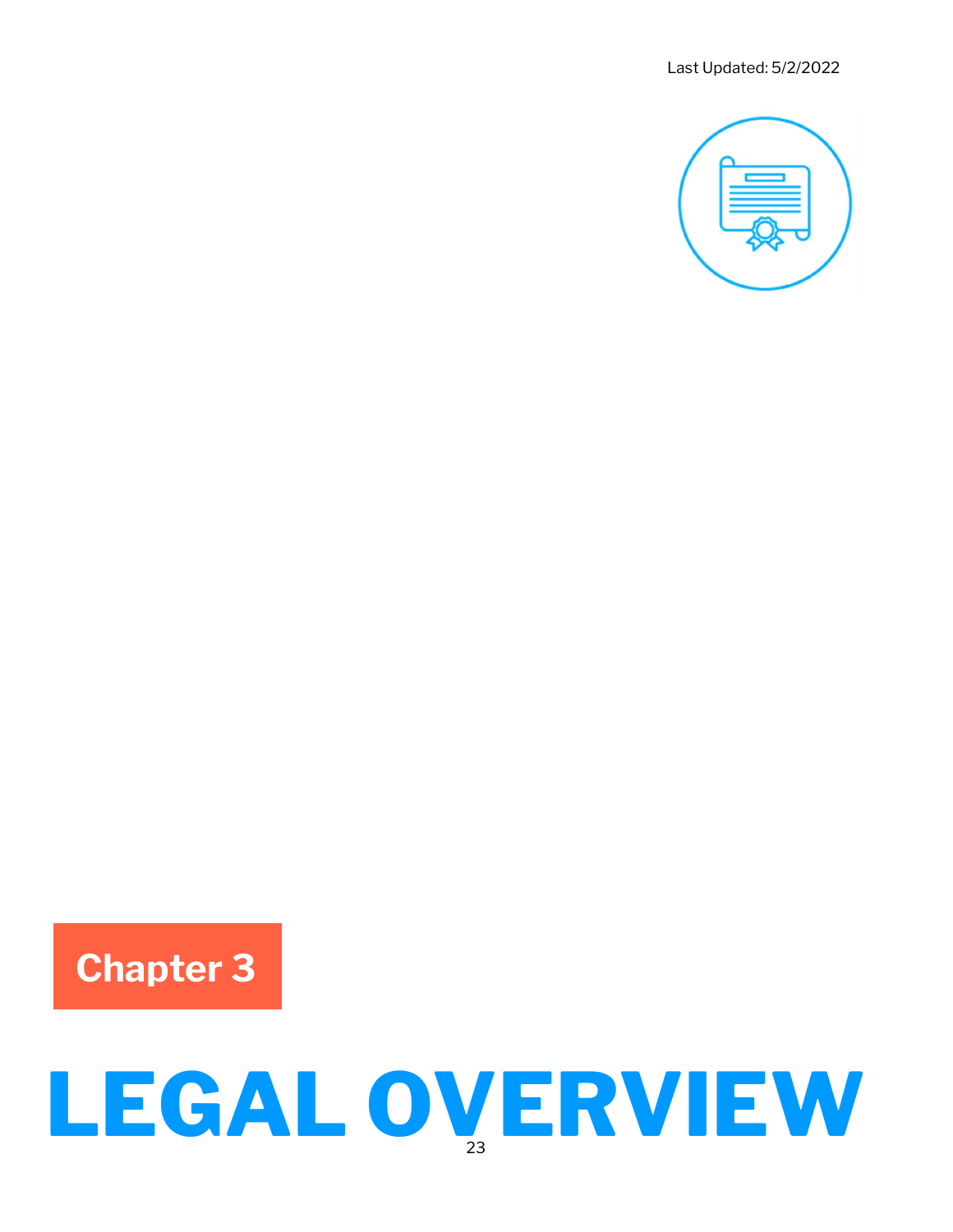### CHAPTER THREE: LEGAL OVERVIEW

This chapter briefly describes the main laws governing LNG terminals (Section 3.A); the permits and licenses needed (Sections 3.B.1 - 3.B.3); and the state agencies involved in Texas and Louisiana (Sections 3.B.4 -3.B.5). Section 3.C introduces the experts advocates might find helpful to consult. More detail is provided in the following chapters.

#### What are the main laws governing LNG terminals?

#### The Natural Gas Act (NGA)

The **Natural Gas Act (NGA)**<sup>72</sup> is arguably the most important law governing the import and export of LNG: it defines two of the major permits LNG terminals require,<sup>73</sup> sets the hierarchy of agencies, and governs judicial review. In general, the Federal Energy Regulatory Commission (FERC) and the Department of Energy (DOE) split authority for implementing the NGA's LNG rules, with FERC permitting the infrastructure to prepare the gas for export or import and DOE permitting the actual export or import of the gas commodity. In addition, FERC is designated as lead agency, coordinating with all other agencies that permit or consult on permitting.

For FERC, there are two key sections of the NGA relevant to LNG challenges: Section 3 and Section 7. Section 3 grants FERC the authority to approve or deny a developer's application to build an LNG terminal.<sup>74</sup> The terminal is the large facility that receives, pretreats, and liquefies the gas and then loads it onto LNG tankers. Section 7, meanwhile, grants FERC the authority to approve or deny a developer's application to build an interstate gas pipeline and the pipeline's associated components like compressor stations, header systems, valves, and related facilities.<sup>75</sup> Under Section 3 of the NGA, FERC is supposed to authorize a terminal unless it finds that the terminal "will not be consistent with the public interest."<sup>76</sup> Under Section 7 of the NGA, FERC is supposed to only authorize a pipeline if it finds that the pipeline is "required by the present or future public convenience and necessity; otherwise such application shall be denied."<sup>77</sup> Both analyses require FERC to balance the public benefits of a project against the adverse consequences; with respect to Section 7, FERC must additionally analyze whether the project is "needed." (See Chapter 4 for more on FERC's role.)

Note that this guide focuses on unique issues that arise when challenging LNG terminals—in other words, Section 3 authorizations. However, FERC applications for most new LNG projects will be *joint* Section 3 and Section 7 applications (in which the applicant seeks a Section 3 authorization and Section 7 certificate), because the applicant usually needs to supply its new terminal with gas from a

<sup>72</sup> 15 U.S.C. § 717 et seq.

<sup>73</sup> Specifically, an authorization from the Department of Energy and a Section 3 authorization from the Federal Energy Regulatory Commission. Projects that include LNG pipelines will also require a Section 7 certification from FERC, which is also defined under the NGA.

<sup>74</sup> 15 U.S.C. § 717b(e)(1) (Under Section 3, the Federal Energy Regulatory Commission (FERC) has "the exclusive authority to approve or deny an application for the siting, construction, expansion, or operation of an LNG terminal" located onshore or in near-shore waters.) The Department of Energy delegated to FERC this authority under Natural Gas Act § 3(e), 15 U.S.C. § 717b(e), to license LNG terminals. Also see 42 U.S.C. § 7172(e) and DOE Delegation Order No. 0204-112, 49 Fed. Reg. 6684, 6690 (Feb. 22, 1984).

<sup>75</sup> 15 U.S.C. § 717f (as part of FERC's powers to permit "transportation facilities"). Other components might include metering and pig launcher/receivers to maintain the pipe.

<sup>76</sup> 15 U.S.C. § 717b(a). See 18 C.F.R. § 153 et seq.

<sup>77</sup> 15 U.S.C. § 717f(e).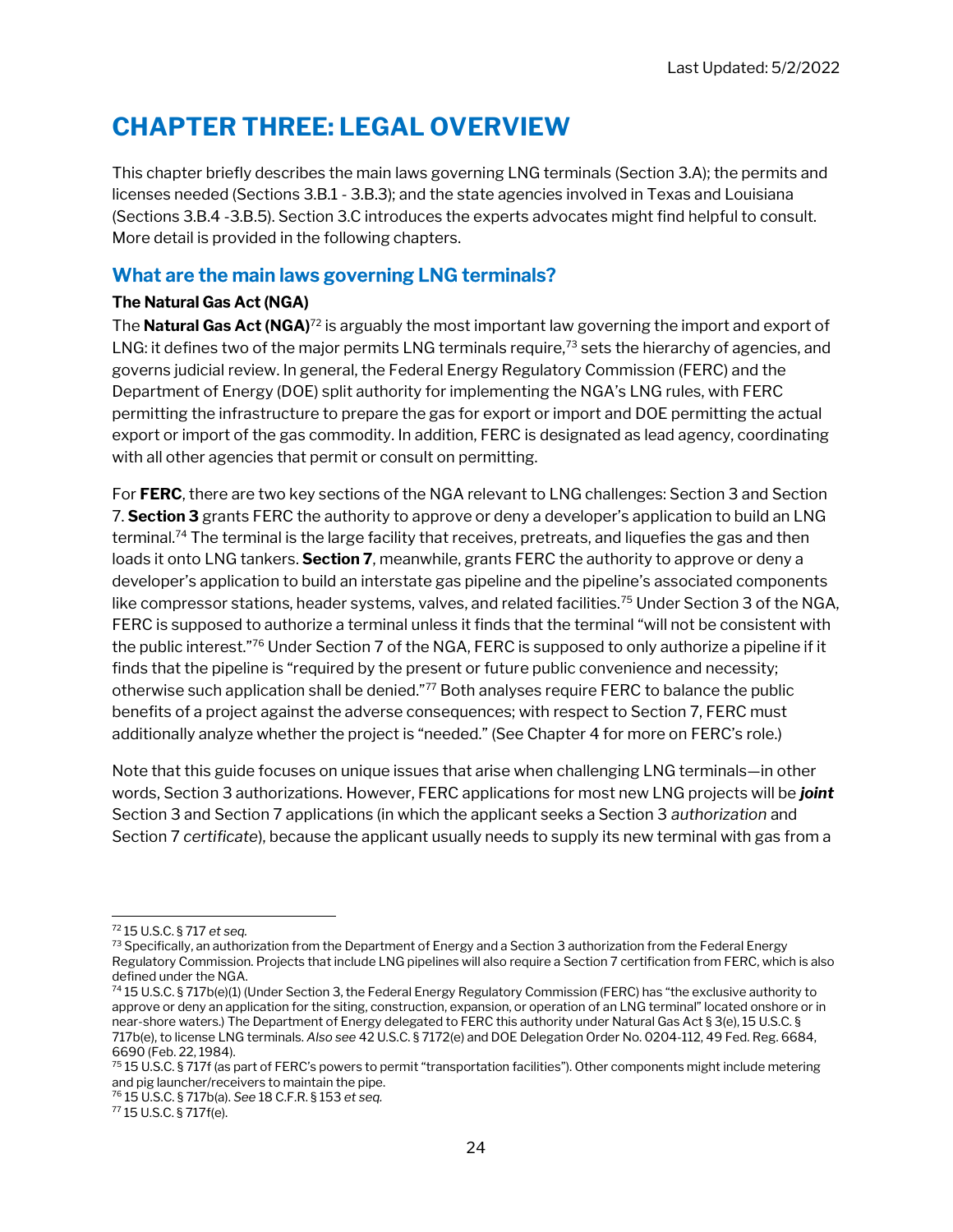pipeline.<sup>78</sup> (Expansions—e.g., the addition of a liquefaction train—are more likely to involve only Section 3, because there is already a pipeline connected to the terminal.) Even though this guide focuses on Section 3 issues, advocates should **always** challenge both Section 3 and Section 7 aspects of the project—as in the Jordan Cove project introduced in Chapter 1, sometimes the pipeline is more vulnerable than the terminal! Advocates can use this guide to identify issues to raise to challenge pipelines and their components, which will need many of the same permits highlighted in this guide, including Army Corps of Engineers permits, state section 401 certifications, and state air permits (e.g., for the compressors). However, some of the legal standards for FERC's approval of a pipeline are different from its approval of a terminals (see Chapter 4, Section B.1). The approval of a pipeline also gives the developer the power of eminent domain, <sup>79</sup> which a terminal developer does not receive. This guide attempts to flag major differences between the approvals for terminals and pipelines when relevant; however, advocates should consult experienced counsel when litigating pipelines to ensure all concerns are presented properly and framed by the relevant law.<sup>80</sup>

As for **DOE's** authority under the NGA, Section 3 grants DOE authority to approve or disapprove the actual import or export of the gas as a commodity.<sup>81</sup> The NGA standard for approving an application depends on whether the export or import is to or from a country with which the United States has a free trade agreement requiring national treatment for trade in gas (a FTA or non-FTA country).<sup>82</sup> According to the NGA, importing from, or exporting to, a FTA country "shall be deemed to be consistent with the public interest" and must be approved—leaving little room for challenge.<sup>83</sup> Meanwhile, DOE grants approval for imports or exports to a non-FTA country "unless" it finds the proposed exporting or importing "will not be consistent with the public interest"<sup>84</sup>-still a difficult standard to surmount, but at least not a pre-ordained conclusion. (See Chapter 5 for more on the DOE's authorizations).

#### What is the NGA's effect on local and state laws that might apply?

The Natural Gas Act preempts (i.e., blocks) some avenues that states, tribes, and localities might otherwise have used to stop a project that FERC has authorized. Specifically, courts have interpreted the Natural Gas Act as broadly preempting state and local laws that otherwise would affect the decision of where to site a terminal. This means that in most circumstances local and state laws won't be sufficient basis to stop a project unless they are coupled to three specific federal environmental laws, discussed below:<sup>85</sup>

<sup>&</sup>lt;sup>78</sup> For an example of a joint certification see FERC's order under Section 3 and 7 authorizing the Rio Grande LNG terminal and its associated Rio Bravo pipeline: "Order Granting Authorizations Under Sections 3 and 7

of The Natural Gas Act," 169 FERC 161,131 (Nov. 22, 2019) (since withdrawn) https://cms.ferc.gov/sites/default/files/whatsnew/comm-meet/2019/112119/C-2.pdf.

 $\frac{79}{2}$  Basically, the power to take private and public land to build the pipeline if it can't be obtained by negotiation with the landowner. See 15 U.S.C. § 717f(h); PennEast Pipeline Co. v. New Jersey, 594 U.S. \_\_ (2021) (clarifying that 15 U.S.C. § 717f(h) can be used to condemn state land as well).

<sup>&</sup>lt;sup>80</sup> For information on challenging pipelines, refer to the "Landowner's Rapid Response Guide" available at https://pipelinecenter.org/.

 $\frac{81}{81}$  The Secretary of Energy has assigned authority over the export of natural gas (originally held by the now-defunct Federal Power Commission), to the Assistant Secretary of Energy for Fossil Energy, not to FERC. See Sierra Club v. Fed. Energy Regulatory Comm'n, 827 F.3d 59, 63 (D.C. Cir. 2016).

<sup>82</sup> 15 U.S.C. § 717b(a) (non-FTA) & (c) (FTA).

<sup>83</sup> 15 U.S.C. § 717b(c).

<sup>84</sup> 15 U.S.C. § 717b(a).

<sup>&</sup>lt;sup>85</sup> For additional information on preemption, see Chapter 10, Section C ("Other Topics"). For example, a city nuisance ordinance, standing alone, will not be powerful enough to stop a project. But local laws might not be pre-empted if they are expressly incorporated into a state's Coastal Management Program under the Coastal Zone Management Act—one of the three federal environmental statutes unaffected by the NGA's preemptive powers.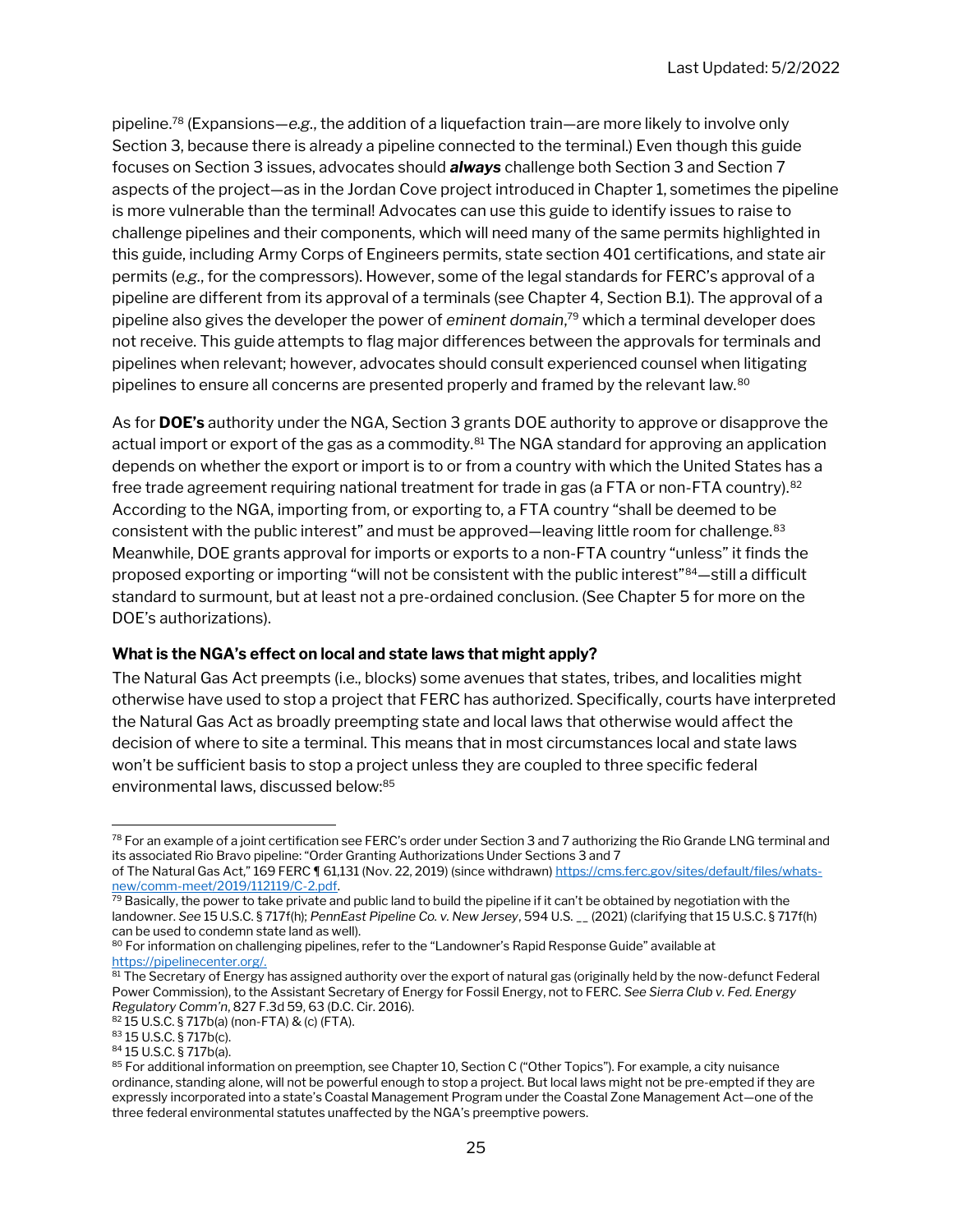The preemptive power granted by the Natural Gas Act is restricted by its important "Savings Clause" in Section 3 establishing that "nothing in the [NGA] affects the rights of States" to stop or conditionally permit a gas project under the authority granted to states by three specific federal statutes.<sup>86</sup> These statutes are the **Clean Air Act**,<sup>87</sup> the Federal Water Pollution Control Act (**Clean Water Act**),<sup>88</sup> and the **Coastal Zone Management Act**.<sup>89</sup> In other words, these statutes are not preempted by the Natural Gas Act—a permit denied under one of these three laws is fatal to the project, no matter what FERC and DOE might otherwise approve. Because of this, this guide focuses on the Clean Water and Clean Air Act permits (Chapters 6-7 and Chapter 8, respectively). The Coastal Zone Management Act is introduced briefly in Chapter 10, but is not a focus of the guide because it is very state-specific.

Even though the Natural Gas Act is designed to circumvent local planning and zoning laws as well as state or local regulations that protect public safety and environmental quality, local decision-making can make a difference in three important ways that advocates should not overlook:

- Unlike applicants that FERC has approved to construct interstate gas pipelines, applicants with approvals for LNG terminals are not awarded the right to take land or force the grant of easements through eminent domain. Where a terminal requires the use of state, county or municipality-owned land, the company cannot just "take" it. Thus, local planning, zoning, and safety laws may be relevant in tweaking the site location, for example, in establishing setbacks.
- Local and state deliberations—even if they are not tied to a permit or certification that might stop a project—may elicit information that an applicant has neglected to share with a federal or state permitting agency that contradicts the applicant's position. Advocates can and should bring such additional information to the attention of permitting agencies by including it in public comments.
- Local or state laws that are expressly incorporated into a state's plan enacting the three federal statutes that are not preempted (the Clean Water Act, Clean Air Act and Coastal Zone Management Act) might not be preempted. Decisions made at the state or local level can therefore sometimes "trickle up" into requirements that an LNG applicant must meet before it can receive permits under one of these three statutes. Determining whether a law has been successfully incorporated can be tricky—Chapter 10 Section C provides a basic introduction—so it is important to consult an experienced local attorney before relying on a local law to challenge a project.

In sum, advocates are encouraged to focus on the certifications and permits issued under the NGA (by FERC and DOE), the Clean Water Act, Clean Air Act, and CZMA. Other federal, state, and local laws can in some circumstances also be helpful, but an expert in these local laws should be consulted before too many resources are devoted to challenging permits that cannot actually stop a project.<sup>90</sup>

#### The National Environmental Policy Act (NEPA)

Another very important statute for LNG projects is the **National Environmental Policy Act (NEPA)**, a federal law that requires federal agencies to assess the environmental effects of their proposed

<sup>86</sup> 15 U.S.C. § 717b(d).

<sup>87</sup> 42 U.S.C. §§ 7401, et seq.

<sup>88</sup> 33 U.S.C. §§ 1251, et seq.

<sup>89</sup> 16 U.S.C. §§ 1451, et seq.

 $90$  For example, sometimes permits are required when a project proposes to cross a National Forest. If a proposed project cannot be built without crossing a National Forest, the project could potentially be stopped by just successfully challenging those permits. Check with an attorney to confirm the best strategy for each project.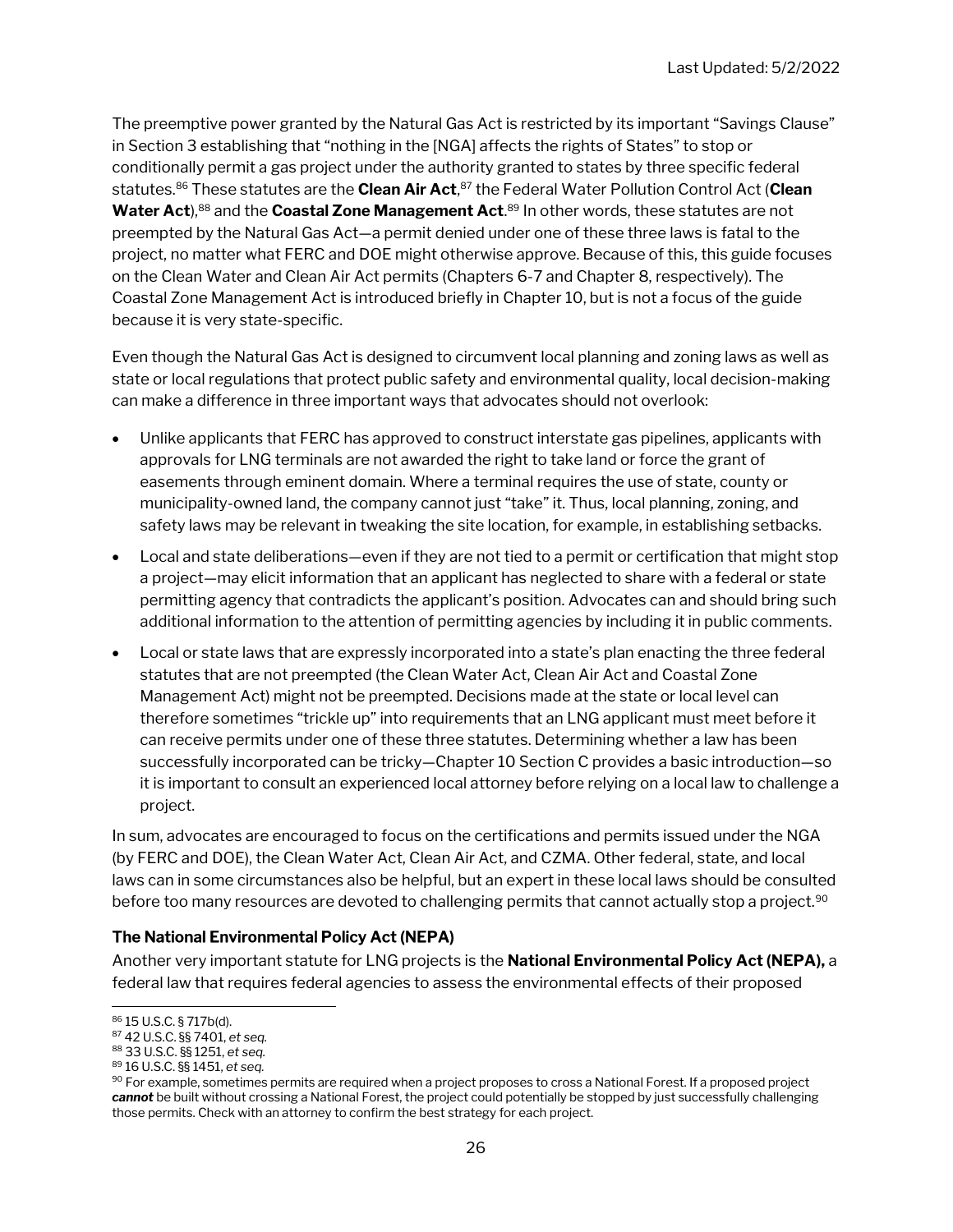actions prior to making decisions. <sup>91</sup> All projects that require a federal permit and are not excluded must go through an environmental review for each permit. (Whether a project is excluded can depend on the agency, in FERC's review, LNG terminals should not be excluded; in 2020 DOE decided to exclude LNG exports from NEPA. DOE's exclusion is discussed further in Chapter 5 Sections B.3 and D.3.). NEPA dictates the scope of that environmental review. FERC usually does the majority of work to comply with NEPA; other agencies that must comply with NEPA typically rely on FERC's analysis and assist in FERC's drafts as consulting agencies. These agencies are not absolved of their responsibilities to comply with NEPA just because FERC takes the laboring oar in ensuring that the NEPA-required information is compiled, so for a single project sometimes there may be multiple final and draft NEPA documents that have been authorized by multiple agencies.

For large projects like LNG pipelines and terminals that are expected to have significant impacts on the environment, the NEPA documents that will be drafted are a draft and final Environmental Impact Statement. These documents are hundreds of pages long and are designed to inform decisionmakers of the expected environmental and human health impacts of the project, including as compared to other alternative ways of fulfilling the purpose of the project (and comparing these impacts to a no-action alternative). The EIS documents are available for public review and comment; most challenges to LNG projects will rely heavily on critiquing what is (or is not) in these documents.

Because the NEPA review is largely conducted by FERC, Chapter 4 (which describes FERC's role) goes into further detail about the NEPA process, the NEPA regulations an agency must follow (which are currently in flux), and how advocates can participate.

#### Are the NGA, NEPA, CWA, CAA and CZMA the only relevant laws I might cite in comments?

No! Although they are arguably the most important federal laws for LNG permitting, they aren't the only ones that matter when deciding what to raise in comments. These laws often require that the applicant show compliance with other federal laws: such as the Endangered Species Act; National Historic Preservation Act; Emergency Planning and Community Right-to-Know Act; Marine Protection, Research and Sanctuaries Act; Resource Conservation and Recovery Act; the Magnuson–Stevens Fishery Conservation and Management Act; Comprehensive Environmental Response, Compensation and Liability Act; and the Migratory Bird Treaty Act, to name a few.

Don't be intimidated by the various laws at play—you do not need to be an expert in these laws to raise issues in comments. This guide highlights some ways in which these other laws intertwine with the main permits—and tries to explain which permits are more narrowly focused on one environmental media (e.g., air)—but the main takeaway is that you do not need to limit your comments to identifying violations of just the main governing laws (e.g., don't just focus on NEPA or the NGA when commenting on the environmental documents drafted by FERC—raise any concern you have with the project).

<sup>91 42</sup> U.S.C. §§ 4321-4347. The White House Council on Environmental Quality (CEQ) establishes federal regulations for implementing NEPA (see 40 C.F.R. §§ 1500-1508); these are in the process of being rewritten (see Chapter 4 Sections B.3 and B.5). Agencies can also establish separate but consistent NEPA regulations, which FERC has done. See 18 C.F.R. Part 380 et seq.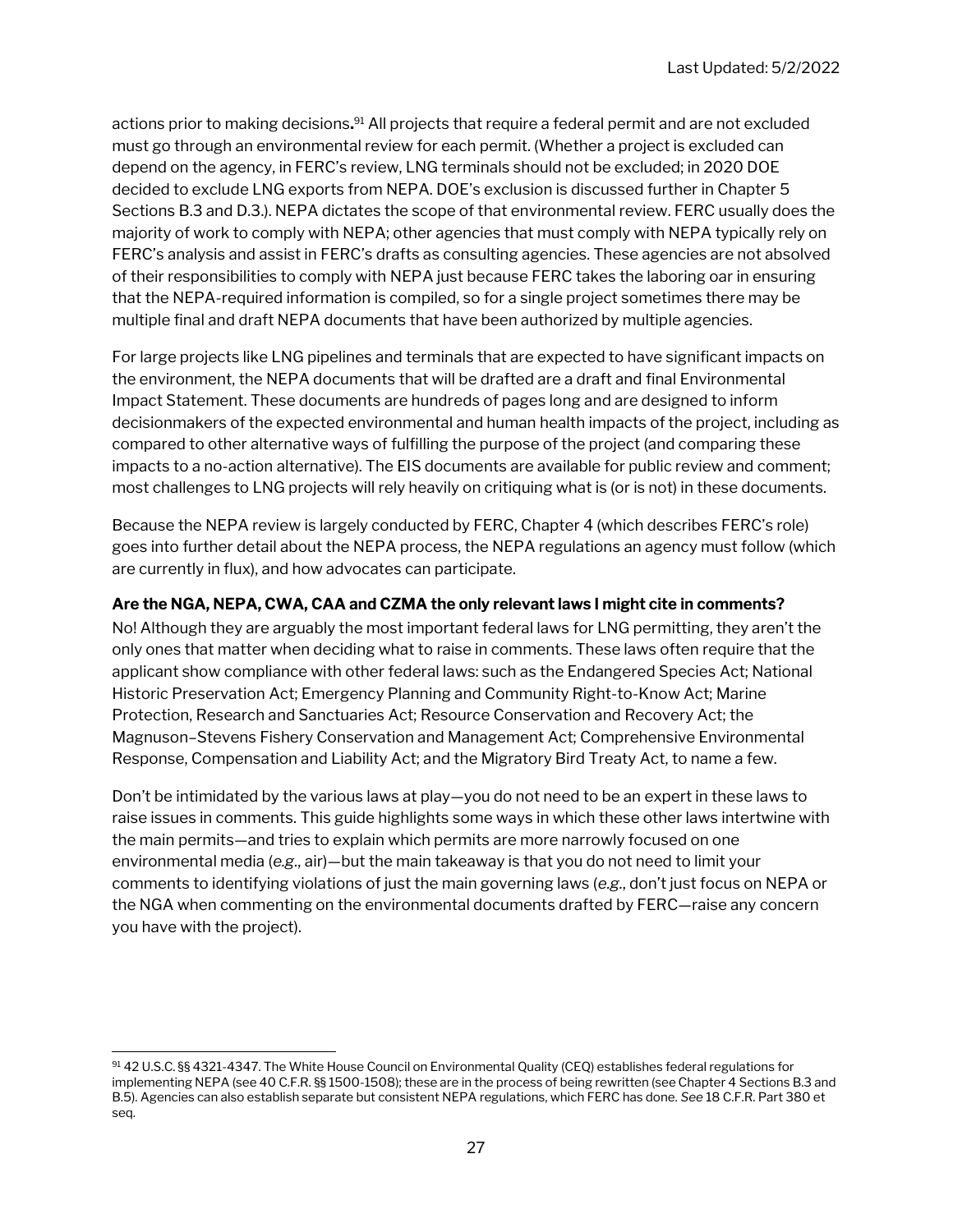#### Does the terminal's location also affect what laws apply and what permits, certificates, and approvals are required?

Yes! The state is important—this guide focuses on projects in Louisiana and Texas. You also need to know what county / parish your facility is located in, and what local laws might apply.

For example, all US on-shore and near-shore terminals<sup>92</sup> will require FERC and DOE approval. The laws governing terrestrial versus deepwater permits are different: Chapter 10 ("Other Topics") has more information on some of these differences, which for example, give a role to state governors, vests Clean Air Act authority in EPA, and places MARAD (which is part of the U.S. Department of Transportation) and the Coast Guard as co-lead agencies for review of the deepwater applications.

The Army Corps of Engineers rules and procedures will also be similar across state lines when it comes to the 404 permit (and section 10, section 103 and section 408 permits, if applicable) for onshore and near-shore terminals. But the process for challenging an air permit will depend on which state you are in. In addition, the regime governing coastal use and water quality permits depends on your state. Tax abatement laws are also state-dependent and even county or parish / locality dependent.

It is also important to know the rules and approvals needed at the local county or parish level. Even though these permissions may not be levers to stop a project, they can be useful to build public awareness / support and elicit information about the project that might otherwise be difficult to gather. Local-level rules and approvals are beyond the scope of this guide; advocates should consult local experts to determine this on a project-by-project basis.

The location of the project can also affect where judicial appeals are heard. For example, any appeal of FERC or DOE's orders must be brought "in the Circuit wherein the natural-gas company to which the order relates is located or has its principal place of business, or in the United States Court of Appeals for the District of Columbia."<sup>93</sup> Any appeal of a decision regarding an LNG project by a federal agency (other than FERC or the DOE), or a state agency "acting pursuant to Federal law to issue, condition, or deny any permit, license, concurrence, or approval . . . required under Federal law" (other than the CZMA) must be brought in the U.S. Court of Appeals for the district in which an LNG facility is proposed to be built.<sup>94</sup> For Louisiana and Texas projects, the appeals court is usually either the Fifth Circuit or the D.C. Circuit. There can be unforeseen nuisances as to the proper location of an appeal given the unique facts of each project—make sure to consult with an attorney before filing an appeal to determine what courts are available and preferred for a specific challenge.

Finally, different Clean Air Act requirements will apply if a facility will be located in an area that meets National Ambient Air Quality Standards ("Attainment Areas") vs areas that do not ("Nonattainment Areas"); generally, it will be more difficult to construct an LNG export facility in a Nonattainment area, as discussed in Chapter 8.

<sup>92</sup> Typically within three miles of the shore.

 $93$  15 U.S.C. § 717r(b). This creates a decision for the advocate as to which Circuit to target. Note that if multiple appeals are filed in both Circuits, the cases are normally consolidated into one via a lottery. An advocate may still seek to transfer the case to the preferred Circuit, however success is never guaranteed.

<sup>94 15</sup> U.S.C. § 717r(d)(1). An action to challenge a federal agency's failure (other than FERC) or a state agency's failure to act (other than under the CZMA) must be brought in the U.S. Court of Appeals for the District of Columbia. 15 U.S.C. § 717r(d)(2).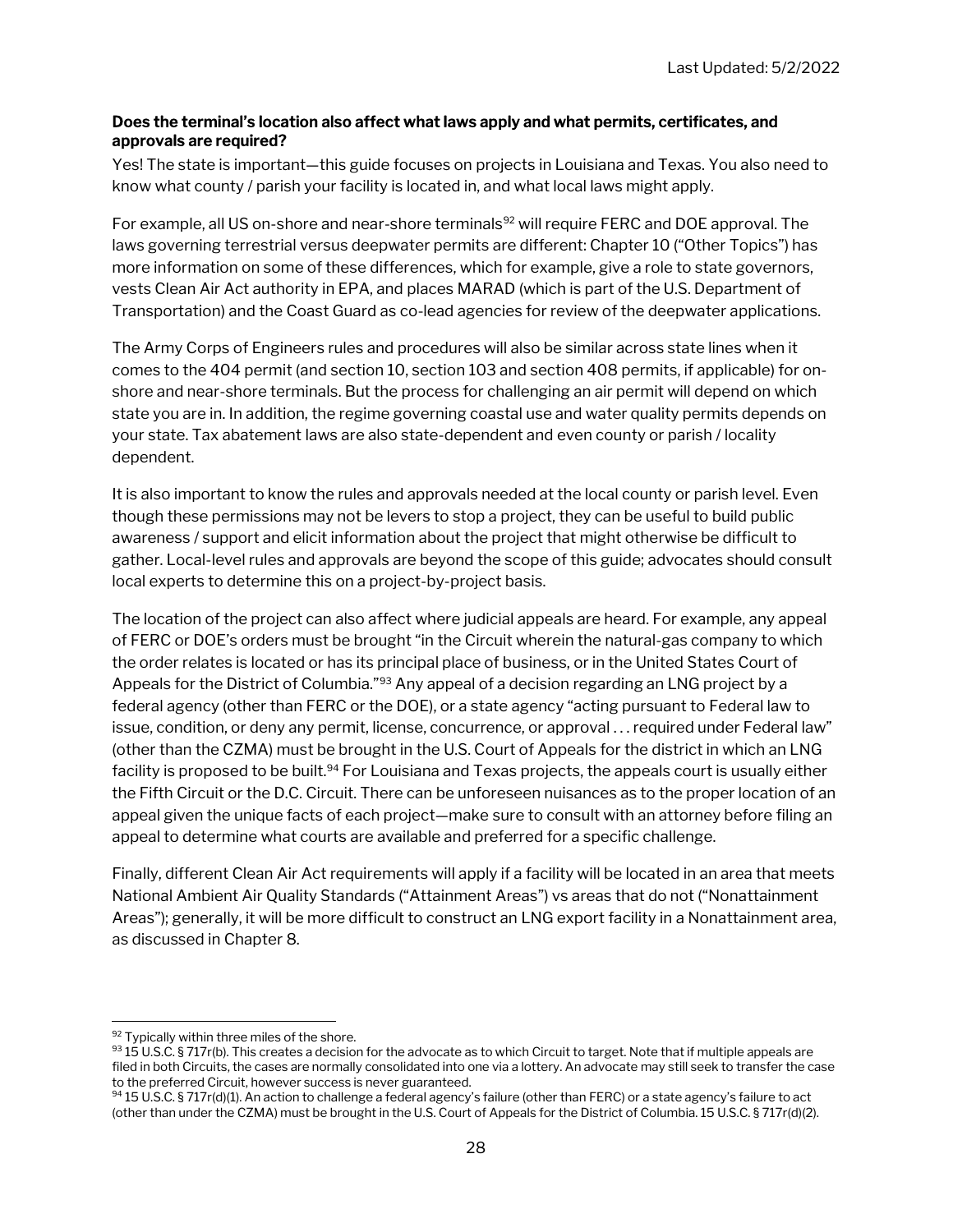#### Who grants and what are the main permits, certificates, and approvals required?

There are many permits involved in an LNG project and thus many avenues to challenge a project. There are also many more agencies that participate in the process than there are required permits. This means that there are many potential partners to work with in raising concerns about the project. When working on a challenge, consider whether you may be able to leverage preexisting relationships with state agencies that are sympathetic to environmental / landowner / health and safety concerns (or forge new ones!).

#### Agencies and permits at the federal level

At the federal level, there are four main permits that almost all LNG terminal projects need: a DOE authorization, a FERC authorization (and FERC certificate, if a pipeline is involved), and at least two Army Corps permits (section 404 and section 10). Pursuant to the NGA, FERC must certify the infrastructure of the project and DOE must approve the export or import of the gas itself.<sup>95</sup> The Army Corps of Engineers is responsible for issuing Clean Water Act permits related to dredging and filling of wetlands, including 404 permits, section 10 permits, and section 103 and section 408 permits where applicable.

Other federal agencies provide a consulting role on these permits but are not usually authorized to issue any permits themselves. These federal consulting agencies may include EPA, Fish & Wildlife, the National Marine Fisheries Service, the National Park Service, and the Federal Aviation Administration, among others. State agencies are consulted as well, especially during FERC's review as lead agency, but by no means exclusively on the FERC part of permitting. For example, the state wildlife and fisheries agency can provide consulting comments to the Corps on a Clean Water Act § 404 permit, because the construction and operation of an LNG project will affect habitat and wildlife—the very things that these state agencies regulate.<sup>96</sup> A good rule of thumb to use to determine whether an agency will consult on a permit is whether the project might affect the resource that the agency regulates (actually or even just potentially). If so, you can assume that agency will be involved.

#### Agencies and permits at the state level

The state permitting agencies involved are those with power over air permits, federal consistency / coastal use permits, and water quality. (Occasionally this power is vested in a tribe or EPA, but that's not typical for terminals—pipeline projects more frequently involve tribes or EPA given the larger footprint.) Which state agencies are in charge will vary by state. Some state agencies consult on permits but don't issue their own permits (or at least LNG projects don't typically need permits from these agencies to construct or operation); these consulting agencies are often those with authority over transportation infrastructure, historical sites, parks, and wildlife.

A state environmental agency, with the relevant federally delegated authority, has the power to decide whether to grant an LNG project the following approvals:

<sup>95</sup> LNG facilities sited at the Canadian or Mexican border for import or export also require a Presidential Permit. FERC must obtain a favorable recommendation from the Secretaries of State and Defense before issuing a Presidential Permit. If the Secretaries do not agree, the President decides directly. See Executive Order No. 10,485, 18 Fed. Reg. 5397 (Sept. 5, 1953), https://www.archives.gov/federal-register/codification/executive-order/10485.html.

<sup>96</sup> 16 U.S.C. § 460 et seq.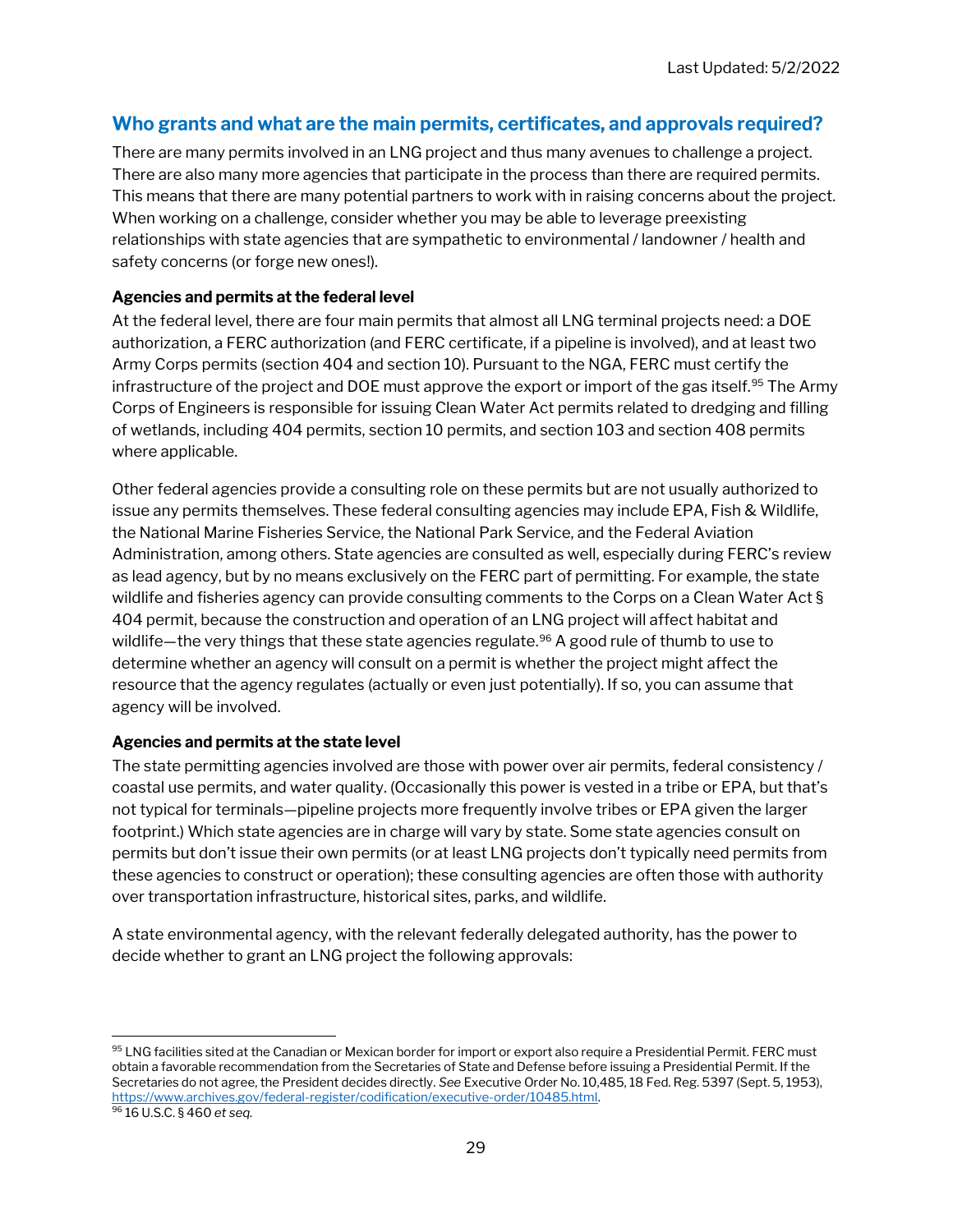Table 3.1: Approvals Required by State Environmental Permitting Agency

| <b>CLEAN WATER ACT</b><br>§401 WATER QUALITY<br><b>CERTIFICATION</b>        | Every state adopts its own water quality standards under the Clean Water Act. <sup>97</sup><br>For each federal permit that a project requires, the LNG developer must check<br>with the state to make sure those permits do not conflict with the state water<br>quality standards, in a process known as a Clean Water Act § 401 water quality<br>certification. States may waive their right to issue a certification, but an LNG<br>applicant must at least apply for a certification from the state agency, otherwise<br>the federal agency issue its permits. For example, the Corps can only issue a<br>Clean Water Act § 404 permit if the state (or authorized tribe if on tribal land)<br>has waived its rights or if it issues the water quality certification, declaring the<br>discharge consistent with maintaining the state's water quality standards. <sup>98</sup> A<br>certification is also needed for the federal activities covered by the FERC<br>license as well.<br>The Department of Environmental Quality (LDEQ) in Louisiana and the Railroad<br>Commission in Texas exercise this power. |
|-----------------------------------------------------------------------------|-----------------------------------------------------------------------------------------------------------------------------------------------------------------------------------------------------------------------------------------------------------------------------------------------------------------------------------------------------------------------------------------------------------------------------------------------------------------------------------------------------------------------------------------------------------------------------------------------------------------------------------------------------------------------------------------------------------------------------------------------------------------------------------------------------------------------------------------------------------------------------------------------------------------------------------------------------------------------------------------------------------------------------------------------------------------------------------------------------------------------|
|                                                                             | Section 401 certifications are discussed further in Chapter 7.                                                                                                                                                                                                                                                                                                                                                                                                                                                                                                                                                                                                                                                                                                                                                                                                                                                                                                                                                                                                                                                        |
| <b>CLEAN AIR ACT AND</b><br><b>STATE AIR POLLUTION</b><br><b>LAW PERMIT</b> | Each state must establish an air permit program that complies with Clean Air<br>Act regulations. <sup>99</sup> The state grants air permits for construction and operation<br>under the federal law and consistent state regulations included in the EPA-<br>approved state implementation plan (SIP) for the Clean Air Act. These permits<br>typically are not denied but may: (1) increase disclosure of potential toxic<br>emissions and affect the balancing of risks and benefits in an EIS or CZMA<br>review; and (2) result in increased pollution control or monitoring requirements.<br>The LDEQ in Louisiana and Commission on Environmental Quality and the Texas<br>Commission on Environmental Quality (TCEQ) in Texas exercise this power.<br>State air permits are discussed further in Chapter 8.                                                                                                                                                                                                                                                                                                     |
| <b>COASTAL USE PERMIT</b><br><b>OR COASTAL</b>                              | LNG export terminal activities must not conflict with a state's Coastal Zone<br>Management Act (CZMA) plan.                                                                                                                                                                                                                                                                                                                                                                                                                                                                                                                                                                                                                                                                                                                                                                                                                                                                                                                                                                                                           |
| <b>CONSISTENCY</b><br><b>STATEMENT</b>                                      | Louisiana Dept. of Natural Resources (LDNR) exercises this power in Louisiana;<br>the Railroad Commission and General Land Office exercise this power in Texas.                                                                                                                                                                                                                                                                                                                                                                                                                                                                                                                                                                                                                                                                                                                                                                                                                                                                                                                                                       |
|                                                                             | This guide does not cover coastal permits in-depth; for a basic overview of<br>these requirements, see Chapter 10.                                                                                                                                                                                                                                                                                                                                                                                                                                                                                                                                                                                                                                                                                                                                                                                                                                                                                                                                                                                                    |
| <b>STATE SUPERFUND OR</b><br><b>BROWNFIELD CLEANUP</b><br><b>AUTHORITY</b>  | An onshore or near shore LNG facility may require approval for cleanup of<br>contaminated land before construction. If the land is a federal Superfund site,<br>EPA would oversee cleanup. <sup>100</sup> If not, the state agency would manage it under a<br>state superfund law or voluntary cleanup program. These cleanup approvals<br>typically are not denied but may result in increased site investigation for toxic<br>contamination and affect the balancing of risks and benefits in an EIS or coastal<br>management review. The approval process may also result in increased<br>pollution control or monitoring requirements.<br>This guide does not cover permits required for site cleanup.                                                                                                                                                                                                                                                                                                                                                                                                            |

<sup>&</sup>lt;sup>97</sup> Clean Water Act, § 303(c).

<sup>98</sup> 33 U.S.C. § 1341(a).

<sup>99</sup> 42 U.S.C. § 766la(d)(1) and 40 C.F.R. part 70.

 $^{100}$  Comprehensive Environmental Response, Compensation and Liability Act (CERCLA), 42 U.S.C. §§ 9601, *et seq.,* commonly known as the Superfund Law.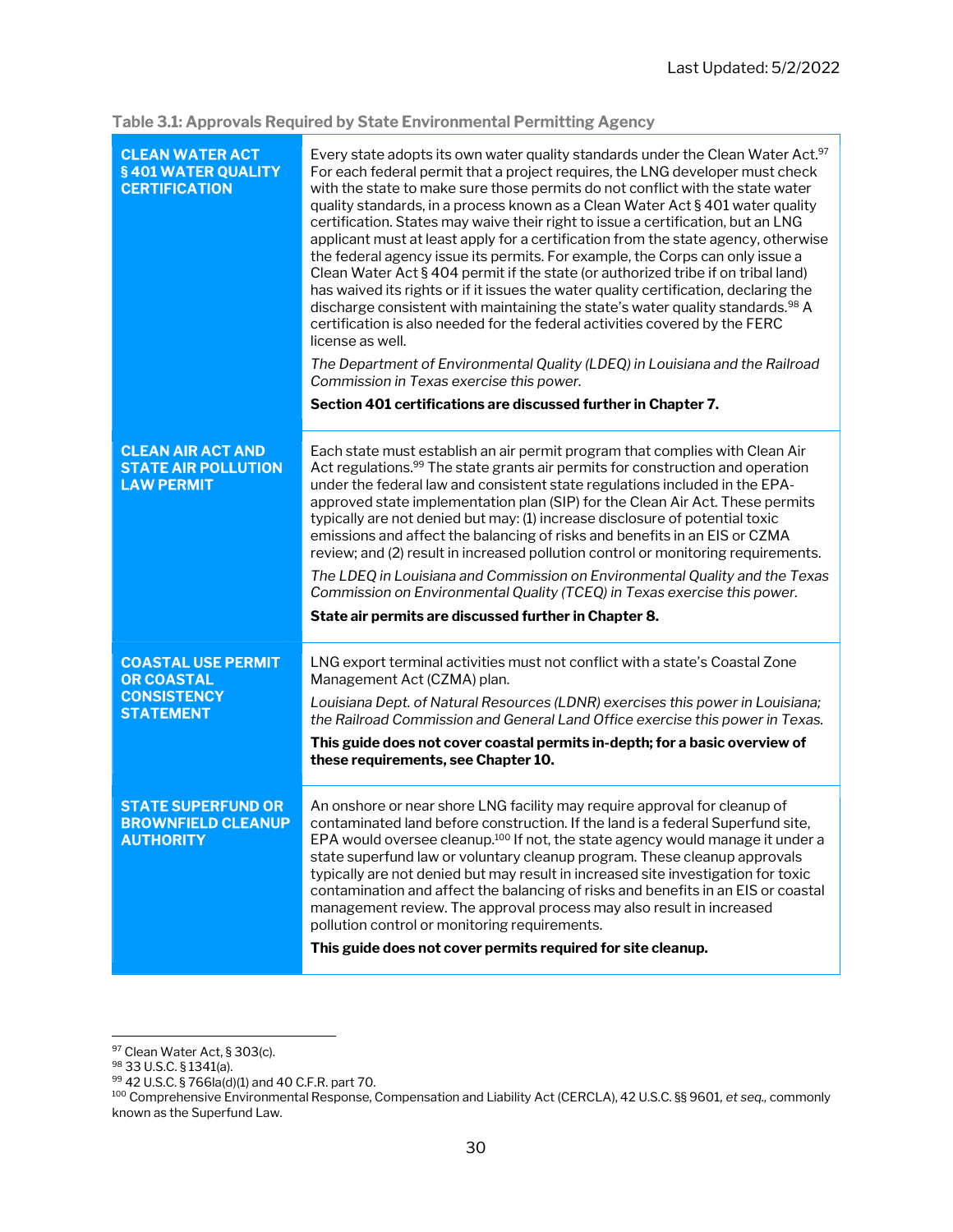States also have authority to set permit requirements for wastewater discharges,<sup>101</sup> storm water discharges,<sup>102</sup> and industrial pretreatment (if a facility is discharging into the local sewage treatment system or trucking its discharge to a local sewage treatment plant).<sup>103</sup> Such permits typically are not denied but may result in increased pollution control or monitoring requirements. This guide does not discuss the permits for discharge and pretreatment in depth; this has not historically been a leverage point for challenging facilities.

#### Local level

As discussed in Section 3.A.2, the Natural Gas Act contains provisions that make it difficult to challenge an LNG export or import terminal at the local level, as it preempts many state and local laws.

#### PRACTICE TIP

Work with a local attorney familiar with your state's CZMA laws and Coastal Management Plan (CMP) to identify if the CMP incorporates any helpful local ordinances (or allows for such ordinances to be passed). Incorporation allows localities pass to laws that could be used to stop LNG projects that the NGA would otherwise preempt.

But local laws may not be preempted by the Natural Gas Act when the state's Coastal Management Plan (which is required by the Coastal Zone Management Act) specifically provides for local involvement, as was the case in Oregon, in which local laws were leveraged in the fight against the Jordan Cove LNG terminal. Advocates unfamiliar with their state's CMP should reach out to local land use and coastal zone management attorneys to understand what local laws and ordinances still apply.

In addition, local authorities will often be instrumental in approving tax exemptions and providing other incentives to attract the project. For example, in Texas the local school boards have had the authority to grant or deny tens of millions of dollars of tax breaks to LNG facilities under the state's industrial tax exemption program (referred to as "Chapter 313," for the program's location in the tax code). In Louisiana, the local school boards, parishes governing board, and local sheriff have similar authority under the Governor's executive order regulating the Louisiana Industrial Ad Valorem Tax Exemption Program (known as "ITEP"). For more information on tax exemptions, see Chapter 9.

#### For a Louisiana terminal, which agencies are involved and what are their roles?

Louisiana state agencies involved in the LNG export permitting process are listed in below. <sup>104</sup>

102 Storm water discharges may be regulated by an individual permit, or by a pre-existing "general" permit.

<sup>&</sup>lt;sup>101</sup> With EPA delegation, the state has authority to grant wastewater discharge permits under the Clean Water Act § 402's National Pollutant Discharge Elimination System (NPDES) and the state's water pollution law.

<sup>103</sup> If the LNG facility plans to discharge industrial wastes into the sewer system (or truck it to the sewage treatment plant), it may meet the threshold to require an Industrial Wastewater Pretreatment Permit. Such dischargers must meet national General Pretreatment Regulations, 40 C.F.R. § 403, as well as the rules of the local agency that manages the sewage system and treatment plant. The General Pretreatment Regulations bar discharge of any pollutant, such as oil or a solvent, that may impair sewage treatment, pass through untreated, cause a fire or clog the system. If no federal pretreatment standard exists for a pollutant, the state or local government may set a limit or requirement.

<sup>&</sup>lt;sup>104</sup> Excellent resources for Louisiana advocates have been compiled by Tulane Environmental Law Clinic's Community Engagement Program here: Louisiana Resident Resources,

https://law.tulane.edu/sites/law.tulane.edu/files/Files/TELC%20ERLI%20LA%20Resources.pdf. Attached as App. 1.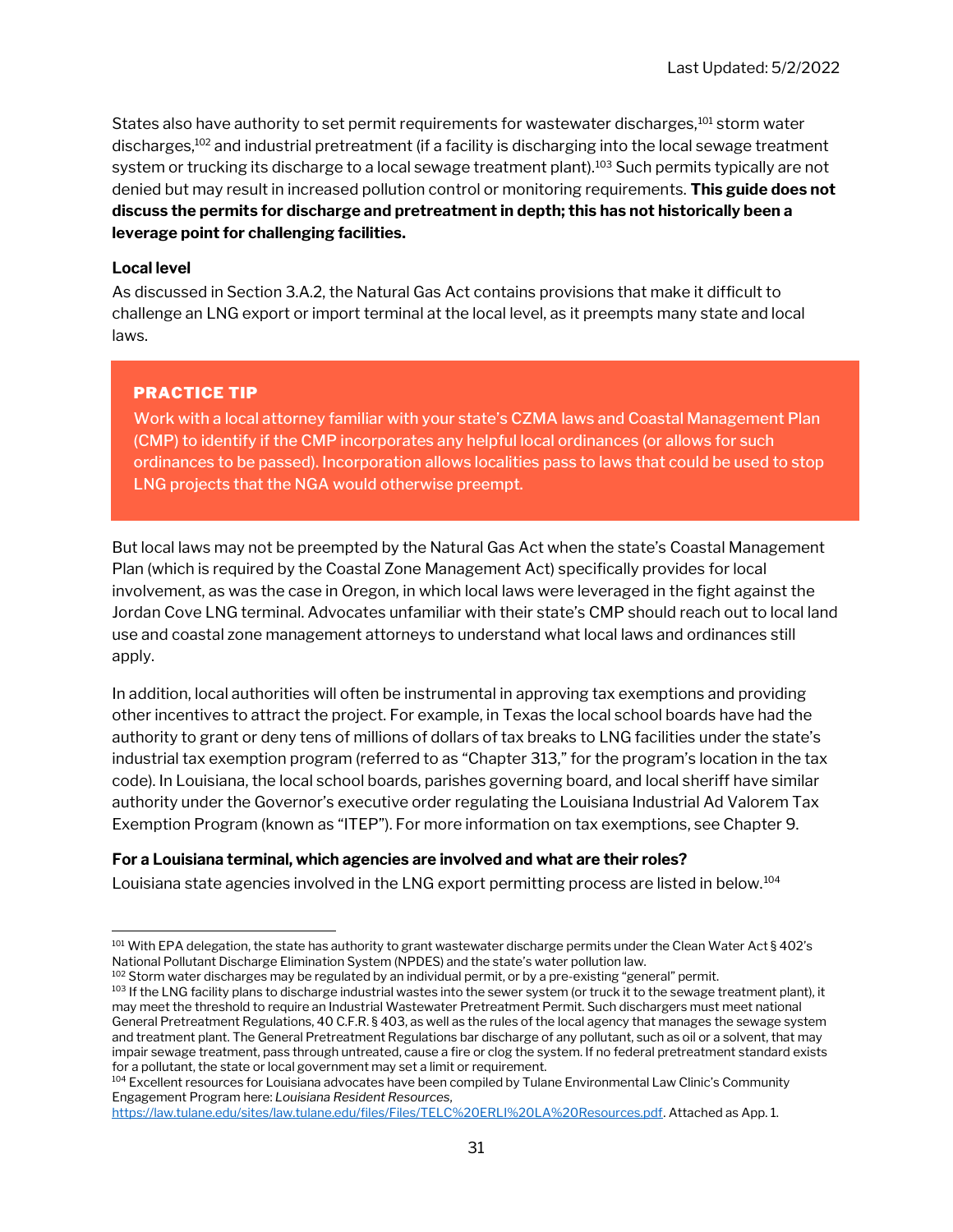| <b>LOUISIANA</b><br><b>AGENCY</b>                                   | <b>AGENCY'S AUTHORITY</b>                                                                                                                                                                                                                                                                                                                                                                                                                                                                                                                                                                                                                                                                                                                                                                                                                                                                                                                                                                                                                                                                                                                                                                                                                                                                                                                                                                                                                                                                                                                                                               |
|---------------------------------------------------------------------|-----------------------------------------------------------------------------------------------------------------------------------------------------------------------------------------------------------------------------------------------------------------------------------------------------------------------------------------------------------------------------------------------------------------------------------------------------------------------------------------------------------------------------------------------------------------------------------------------------------------------------------------------------------------------------------------------------------------------------------------------------------------------------------------------------------------------------------------------------------------------------------------------------------------------------------------------------------------------------------------------------------------------------------------------------------------------------------------------------------------------------------------------------------------------------------------------------------------------------------------------------------------------------------------------------------------------------------------------------------------------------------------------------------------------------------------------------------------------------------------------------------------------------------------------------------------------------------------|
| Louisiana Dept. of<br><b>Environmental</b><br><b>Quality (LDEQ)</b> | Air permits. The LDEQ has EPA-approved power to issue or deny air permits for<br>onshore/near-shore LNG facilities, that permit (or permits105) will satisfy the Clean<br>Air Act's various permitting requirements:<br>Part 70 (Title V) Operating permit<br>$\bullet$<br>Prevention of Significant Deterioration (PSD) construction permit<br>$\bullet$<br>Nonattainment New Source Review (NNSR) permit<br>$\bullet$<br>Acid Rain (Title IV) permit<br>$\bullet$<br>Clean Air Interstate Rule (CAIR) approval. <sup>106</sup><br>$\bullet$<br>Clean Water Act § 401 Water Quality Certification. Has EPA-delegated power to<br>issue or deny a § 401 Water Quality Certification, without which the terminal cannot<br>be built. An appeal of the LDEQ's decision can be filed in federal court within 30 days<br>after notice is provided.<br>Wastewater discharge permits. Has EPA-delegated authority to issue wastewater<br>discharge permits under the Louisiana Pollutant Discharge Elimination System<br>(LPDES). <sup>107</sup> LDEQ must allow at least 30 for public comment on such permits, <sup>108</sup> and<br>shall hold a hearing whenever public requests indicate significant public interest in the<br>draft permit. LDEQ may also hold a hearing whenever, in its discretion, it decides that<br>a hearing might "clarify" an issue. <sup>109</sup> Note that Louisiana wastewater regulations apply<br>to vessels as well as land-based facilities. <sup>110</sup><br><b>Contaminated land cleanup.</b> Manages Louisiana's law addressing cleanup of inactive |
|                                                                     | and abandoned hazardous waste sites. A seller of a known hazardous waste site must<br>assess the site and either clean up the site or obtain an approved cleanup plan prior to<br>real property transfer. <sup>111</sup> Also approves or denies site investigation and cleanup plans<br>under Louisiana's Voluntary Remediation Program, after public notice and<br>opportunity for a public hearing, <sup>112</sup>                                                                                                                                                                                                                                                                                                                                                                                                                                                                                                                                                                                                                                                                                                                                                                                                                                                                                                                                                                                                                                                                                                                                                                   |
| Louisiana Dept. of<br><b>Natural Resources</b><br>(LDNR)            | Issues Coastal Use Permits (CUPs) for activities that take place on lands that lie<br>within Louisiana's designated "coastal zone." Its Coastal Use Plan is approved by<br>NOAA under the federal CZMA. The coastal use permit acts as a consistency<br>decision-i.e., that the use is consistent with the state's CZMA.<br>LDNR must also conduct a public trust analysis when state lands and water bottoms                                                                                                                                                                                                                                                                                                                                                                                                                                                                                                                                                                                                                                                                                                                                                                                                                                                                                                                                                                                                                                                                                                                                                                           |
|                                                                     | are potentially affected. <sup>113</sup>                                                                                                                                                                                                                                                                                                                                                                                                                                                                                                                                                                                                                                                                                                                                                                                                                                                                                                                                                                                                                                                                                                                                                                                                                                                                                                                                                                                                                                                                                                                                                |

#### Table 3.2: Louisiana Agency Decision-Makers or Advisors on Onshore/Near-Shore Projects

<sup>&</sup>lt;sup>105</sup> LDEQ may issue separate permits under each Clean Air Act permitting requirement, but in practice the agency typically issues one combined permit. Chapter 8 discusses in more depth.

<sup>106</sup> The Louisiana Environmental Quality Act, L R.S. 30:2054, provides the Secretary of the LDEQ with broad legal authority for regulating air quality. For a Part 70 source, the public is allowed at least 30 days to comment on the proposed permit action. LAC 33:III.531.A.3.C (Part 70) and LAC 33:111.509.Q (Prevention of Significant Deterioration construction permits). <sup>107</sup> Louisiana Administrative Code (LAC) 33:IX.2301 to 33:IX.7129.

https://www.deq.louisiana.gov/index.cfm?md=resource&tmp=category&catid=regulations-lac-title-33

<sup>108</sup> LAC 33:IX.3113.B.

<sup>109</sup> LAC 33:IX.3117.

<sup>110</sup> LAC 33:IX.701 to 323:IX.713.

<sup>111</sup> LRS 30:2271 to 30:2279, with regulations at LAC 33:VI.101 to 33:VI.803.

<sup>&</sup>lt;sup>112</sup> La. R.S. 30: 2285.1 and 2286.1. See program description at https://www.deq.louisiana.gov/page/brownfields.

<sup>113</sup> LRS 41:1701.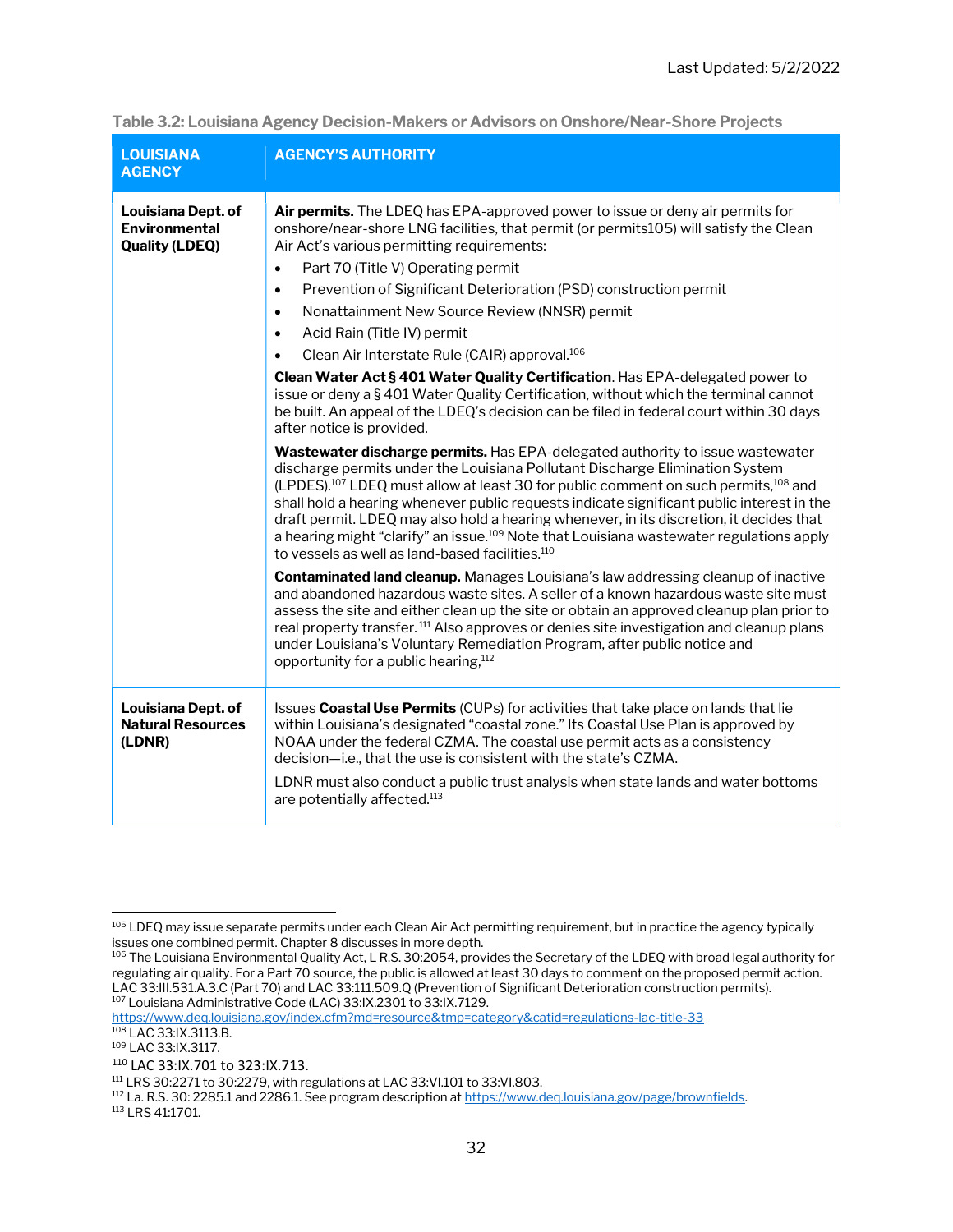| <b>LOUISIANA</b><br><b>AGENCY</b>                                                                                                                                          | <b>AGENCY'S AUTHORITY</b>                                                                                                                                                                                                                                                                                                                                                                                                                                                                                                                                                                                                                                                                                                                                                                                                                                                                                      |
|----------------------------------------------------------------------------------------------------------------------------------------------------------------------------|----------------------------------------------------------------------------------------------------------------------------------------------------------------------------------------------------------------------------------------------------------------------------------------------------------------------------------------------------------------------------------------------------------------------------------------------------------------------------------------------------------------------------------------------------------------------------------------------------------------------------------------------------------------------------------------------------------------------------------------------------------------------------------------------------------------------------------------------------------------------------------------------------------------|
| Louisiana Office of<br><b>State Lands</b>                                                                                                                                  | The Louisiana Office of State Lands is in the Division of Administration. The head of<br>this office is not a separately elected official but instead answers to the<br>Commissioner of Administration, who is appointed by the Governor.<br>Has the authority to issue or deny a <b>permit and lease</b> for use of "State Water"<br>Bottoms" (state-owned underwater land held in trust by the state for the public). <sup>114</sup><br>Develops a <b>comprehensive state master plan f</b> or administration of state lands and<br>water bottoms, which "shall ensure that all public lands and water bottoms are<br>protected, administered, and conserved in a manner consistent with the<br>constitution." <sup>115</sup> The plan is subject to approval by the Governor, the Attorney General,<br>the Department of Wildlife and Fisheries, and the Department of Natural<br>Resources. <sup>116</sup> |
| Louisiana Dept. of<br><b>Transportation and</b><br><b>Development</b><br>(DOTD)                                                                                            | Has authority to issue approvals for such activities as driveway access, trestle<br>crossing, and temporary conveyor crossing. For example, Tellurian's proposed<br>Driftwood LNG facility requires the widening of a state highway to accommodate<br>workers. <sup>117</sup>                                                                                                                                                                                                                                                                                                                                                                                                                                                                                                                                                                                                                                  |
| Louisiana Dept. of<br><b>Wildlife and</b><br><b>Fisheries (LDWF) It</b><br>issues permits for<br>dredging of state<br>water bottoms but<br>exempts ports and<br>terminals. | Can advise FERC on environmental review under NEPA and the Corps on §404 and<br>Rivers & Harbors Act permits regarding impacts on fisheries resources, endangered<br>species, and migratory birds. <sup>118</sup><br>While this agency has authority to approve or deny a Scenic Rivers Permit under the<br>Louisiana Scenic Rivers Act, <sup>119</sup> the law may be preempted. But if LDWF finds that an<br>activity could have an adverse impact on a designated Scenic River, <sup>120</sup> such as a road,<br>rail or pipeline crossings; discharges; piers; structures; or water withdrawals, that<br>finding may be relevant for water quality certification or review under NEPA or the<br>CZMA.                                                                                                                                                                                                     |
| Louisiana Dept. of<br><b>Culture, Recreation</b><br>and Tourism.<br>Division of<br><b>Archaeology</b>                                                                      | Can provide advice under the National Historic Preservation Act, § 106 and NEPA<br>environmental review. <sup>121</sup>                                                                                                                                                                                                                                                                                                                                                                                                                                                                                                                                                                                                                                                                                                                                                                                        |
| <b>Port Authorities</b>                                                                                                                                                    | May lease facilities for an LNG terminal or conduct dredging or other activity that<br>accommodates it.                                                                                                                                                                                                                                                                                                                                                                                                                                                                                                                                                                                                                                                                                                                                                                                                        |

#### For a Texas terminal, which agencies are involved and what are their roles?

Texas state agencies involved in the LNG export permitting process are in listed the following table.

<sup>114</sup> LRS 41:1701-1714.

<sup>115</sup> LRS 41: 1701(C).

<sup>116</sup> LRS 41: 1701(C).

<sup>&</sup>lt;sup>117</sup> Harry Weber, "Tellurian to prepare Driftwood LNG site for construction, build new pipeline," S&P Global, June 22, 2021, https://www.spglobal.com/platts/en/market-insights/latest-news/natural-gas/062221-tellurian-to-prepare-driftwood-lngsite-for-full-construction-build-new-pipeline

 $^{118}$  16 U.S.C. § 460 et seq. See also 16 U.S.C. §§ 661 et seq., and §§ 688, 703, and 1536(a)(2).

<sup>119</sup> LRS 56:1840 et seq.

<sup>120</sup> The list of designated Scenic rivers is at https://www.wlf.louisiana.gov/page/scenic-rivers-descriptions-and-map.

<sup>121</sup> 136 C.F.R. § 800.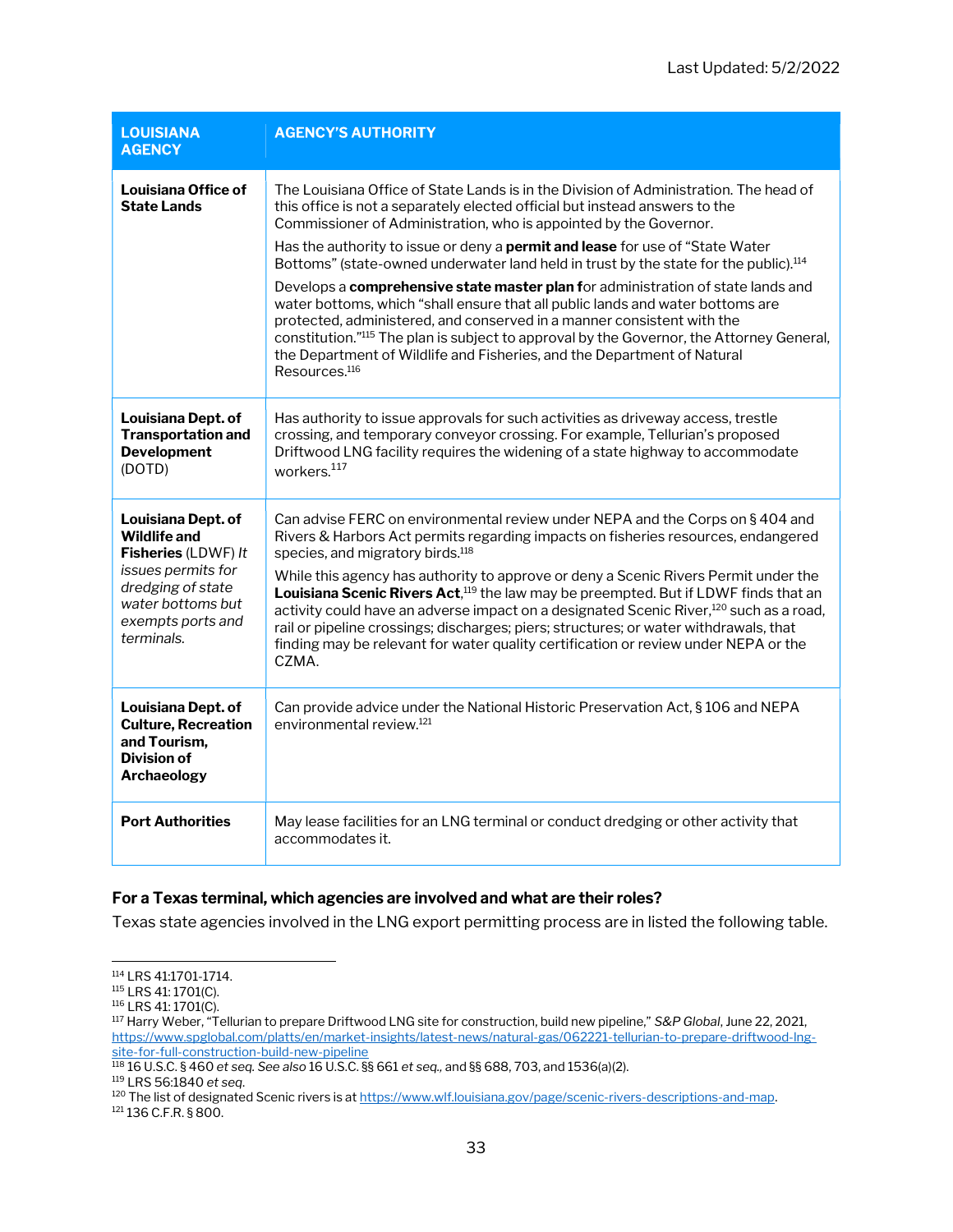| <b>TEXAS AGENCY</b>                                                                                                                                            | <b>AGENCY'S AUTHORITY</b>                                                                                                                                                                                                                                                                                                                                                                                                                                                                                                                                                                                                                                                                                                                                                                                                                                                                                                                                                                                                                                           |
|----------------------------------------------------------------------------------------------------------------------------------------------------------------|---------------------------------------------------------------------------------------------------------------------------------------------------------------------------------------------------------------------------------------------------------------------------------------------------------------------------------------------------------------------------------------------------------------------------------------------------------------------------------------------------------------------------------------------------------------------------------------------------------------------------------------------------------------------------------------------------------------------------------------------------------------------------------------------------------------------------------------------------------------------------------------------------------------------------------------------------------------------------------------------------------------------------------------------------------------------|
| <b>Texas Commission on Environmental</b><br><b>Quality (TCEQ).</b>                                                                                             | <b>Air permits.</b> Has EPA-approved power to issue or deny air permits<br>for onshore/near-shore LNG facilities.<br>Has jurisdiction over odor contaminants. Texas law requires that<br>the TCEQ must consider "possible adverse short-term or long-<br>term side effects of air contaminants or nuisance odors on the<br>individuals attending the school facilities" in deciding on issuance<br>of a permit for a facility "within 3,000 feet of an elementary, junior<br>high, or senior high school."122<br>Wastewater discharge permits. Recently gained EPA-delegated<br>authority to issue wastewater discharge permits under the Texas<br>Pollutant Discharge Elimination System (TPDES). <sup>123</sup><br>Has primary duty to implement a Pretreatment Program for<br>discharges into sewers or sewage treatment plants. <sup>124</sup>                                                                                                                                                                                                                  |
| Texas General Land Office (GLO) <sup>125</sup><br>The GLO Commissioner of is elected<br>every four years. <sup>126</sup>                                       | Has the power to issue or deny a lease or easement for use of<br>state-owned underwater land. <sup>127</sup> Depending on the parcel<br>involved, this authority may be shared with the School Land Board.<br>Has the power to issue or deny "coastal consistency<br>determinations" for projects pursuant to its NOAA-approved<br>Coastal Management Plan. <sup>128</sup> It does not issue coastal use<br>permits, but rather ensures that other state agencies' permit<br>programs are consistent with the Coastal Management Plan. The<br>Railroad Commission of Texas appears to be in charge of coastal<br>consistency determinations for oil and gas projects; the division of<br>authority between GLO and RRC for consistency determinations<br>is difficult to define; both may have responsibilities for LNG<br>projects.<br>Must protect the public trust in state lands, underwater lands and<br>waters.<br>Oversees the coastal Oil Spill Response Program for spills greater<br>than 240 barrels, but not LNG. LNG spills are managed by the<br>RRC. |
| The Railroad Commission of Texas<br>regulates the state's oil and gas<br>industry, gas utilities, pipeline safety,<br>liquefied petroleum gas industry safety, | Clean Water Act § 401 Water Quality Certification. Has EPA-<br>delegated power to issue or deny a Clean Water Act § 401 Water                                                                                                                                                                                                                                                                                                                                                                                                                                                                                                                                                                                                                                                                                                                                                                                                                                                                                                                                       |

Table 3.3: Texas Agency Decision-Makers or Advisors on Onshore/Near-Shore LNG Projects

<sup>122 15</sup> TAC § 382.052. (The Texas Clean Air Act is found in chapter 382 of the Texas Administrative Code.) 123 TCEQ, "TCEQ to administer Clean Water Program, EPA Announces," Jan. 15, 2021,

https://www.einnews.com/pr\_news/534610695/tceq-to-administer-clean-water-program-epa-announces.

<sup>124</sup> TWC § 26.047 and TCEQ rules contained in Title 30 Texas Administrative Code (30 TAC) Chapter 315.

<sup>&</sup>lt;sup>125</sup> The GLO manages state lands and mineral rights, including properties in West Texas, Gulf Coast beaches and bays and all "submerged" lands 10.35 miles out into the Gulf of Mexico, as well as state agency acreage and timberlands in East Texas. The GLO leases these lands to benefit the Permanent School Fund, an endowment to support Texas public schools.

<sup>126</sup> Texas Constitution, Art. 4, § 23. https://law.justia.com/constitution/texas/sections/cn000400-002300.html.

<sup>127</sup> Tex. Nat. Res. Code (TNRC), § 51.291. https://codes.findlaw.com/tx/natural-resources-code/nat-res-sect-51-291.html. <sup>128</sup> See also Texas General Land Office, "Texas Coastal Management Program Biennial Report 2019-2020," Dec. 2020, https://www.glo.texas.gov/coast/coastal-management/forms/files/2019-2020-cmp-biennial-report.pdf.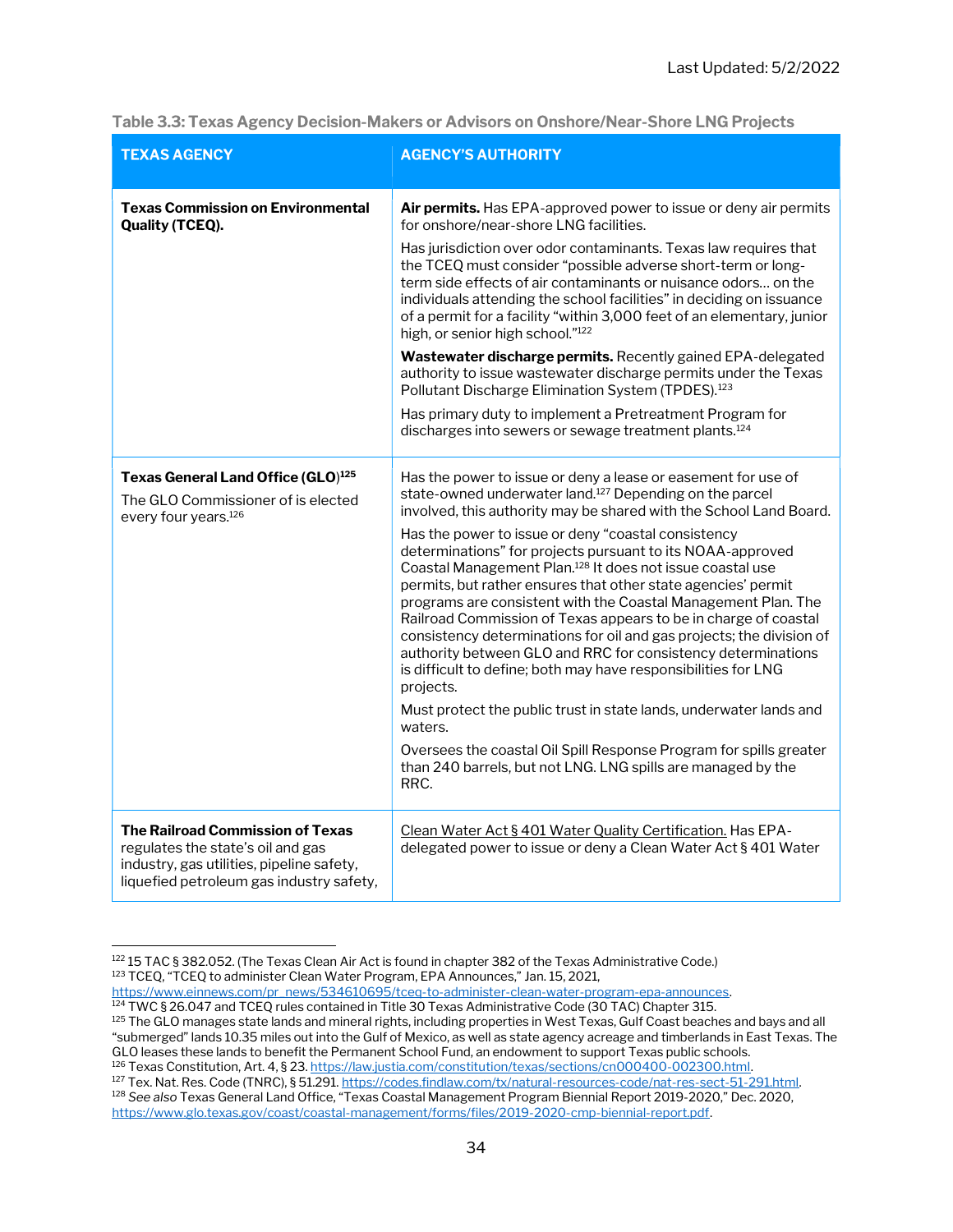| <b>TEXAS AGENCY</b>                                                                                                                    | <b>AGENCY'S AUTHORITY</b>                                                                                                                                                                                                                                                                                                                                                                                                                                                                                                                                                                                                                                                                                              |
|----------------------------------------------------------------------------------------------------------------------------------------|------------------------------------------------------------------------------------------------------------------------------------------------------------------------------------------------------------------------------------------------------------------------------------------------------------------------------------------------------------------------------------------------------------------------------------------------------------------------------------------------------------------------------------------------------------------------------------------------------------------------------------------------------------------------------------------------------------------------|
| and surface coal and uranium mining. <sup>129</sup><br>It has delegated responsibilities under<br>several federal laws. <sup>130</sup> | Quality Certification, <sup>131</sup> without which the LNG terminal cannot be<br>built.<br>Along with the GLO, has the power to issue or deny coastal<br>consistency determinations for projects pursuant to its NOAA-<br>approved Coastal Management Plan. It does not issue coastal use<br>permits, but rather ensures that other state agencies' permit<br>programs are consistent with the Coastal Management Plan. The<br>Railroad Commission of Texas appears to be in charge of coastal<br>consistency determinations for oil and gas projects; the division of<br>authority between GLO and RRC for consistency determinations<br>is difficult to define; both may have responsibilities for LNG<br>projects. |
|                                                                                                                                        | Contaminated land cleanup. Manages Texas's law addressing<br>cleanup of inactive and abandoned oil and gas waste sites. Works<br>with the TCEQ if the site also contains industrial waste. <sup>132</sup> A seller<br>of a known hazardous waste site must clean it up or obtain an<br>approved cleanup plan before transferring ownership.                                                                                                                                                                                                                                                                                                                                                                            |
|                                                                                                                                        | Approves or denies site investigation and cleanup plans under<br>Texas's Voluntary Remediation Program, after public notice and<br>opportunity for a public hearing. Also provides funding for free<br>site assessments and cleanups of brownfields under certain<br>conditions. Note: Houston, San Antonio and some other cities also<br>have brownfield programs.<br>Approves or denies permits for <i>intrastate</i> pipelines. <sup>133</sup>                                                                                                                                                                                                                                                                      |
| Texas Dept. of Transportation <sup>134</sup>                                                                                           | Has authority to issue approvals for such activities as access to<br>any roadway that is part of the state highway system.                                                                                                                                                                                                                                                                                                                                                                                                                                                                                                                                                                                             |
| <b>Texas Parks and Wildlife Department</b>                                                                                             | Can advise FERC and the Army Corps about impacts on fisheries,<br>endangered species and migratory birds, particularly with regard<br>to state-listed species. <sup>135</sup>                                                                                                                                                                                                                                                                                                                                                                                                                                                                                                                                          |

<sup>&</sup>lt;sup>129</sup> The RRC exists under provisions of the Texas Constitution, which provides that when a RRC is created by law, it shall be comprised of three commissioners elected statewide for 6-year terms, staggered such that one Railroad Commissioner is elected every two years. Texas Constitution, Art. XVI, § 30(b).

<sup>&</sup>lt;sup>130</sup> In addition to the Clean Water Act, the Railroad Commission has responsibilities under the federal Surface Coal Mining Control and Reclamation Act, Safe Drinking Water Act, Pipeline Safety Act and Resource Conservation Recovery Act. <sup>131</sup> TX Admin Code Tit. 16, Part 1, Ch. 3, Rule § 3:30(b)(2)(B)(iii) (Memorandum of Understanding between the Railroad Commission of TX and the TX Commission on Environmental Quality).

<sup>132</sup> See Memorandum of Understanding between TCEQ and RRC, 16 Texas Admin. Code § 3.30. Also see Texas Admin. Code, Title 30, Chapter 335, Subchapter K (Texas Superfund Rules) and Texas Health and Safety Code, Ch. 361, Subch. S and § 361.602 (Voluntary Cleanup Program).

<sup>133</sup> TNRC, § 81.051. The Railroad's jurisdiction over pipelines and other oil and gas operations is exclusive and preempts municipality or county ordinances or regulations except that measures addressing aboveground activity , including fire and emergency response, traffic, lights, noise or reasonable setback requirements, may be allowed so long as it is "commercially reasonable" and "does not effectively prohibit an oil and gas operation conducted by a reasonably prudent operator" and is not otherwise preempted. TNRC, § 81.0523(c).

<sup>&</sup>lt;sup>134</sup> The Texas Department of Transportation oversees construction and maintenance of state highways within its jurisdiction, and regulates access to the state highway system.

<sup>135</sup> See 16 U.S.C. §§ 661 et seq. (Fish and Wildlife Coordination Act); id. §§ 703 et seq. (Migratory Bird Treaty); id. § 1536(a)(2) (federal agency consultation requirement).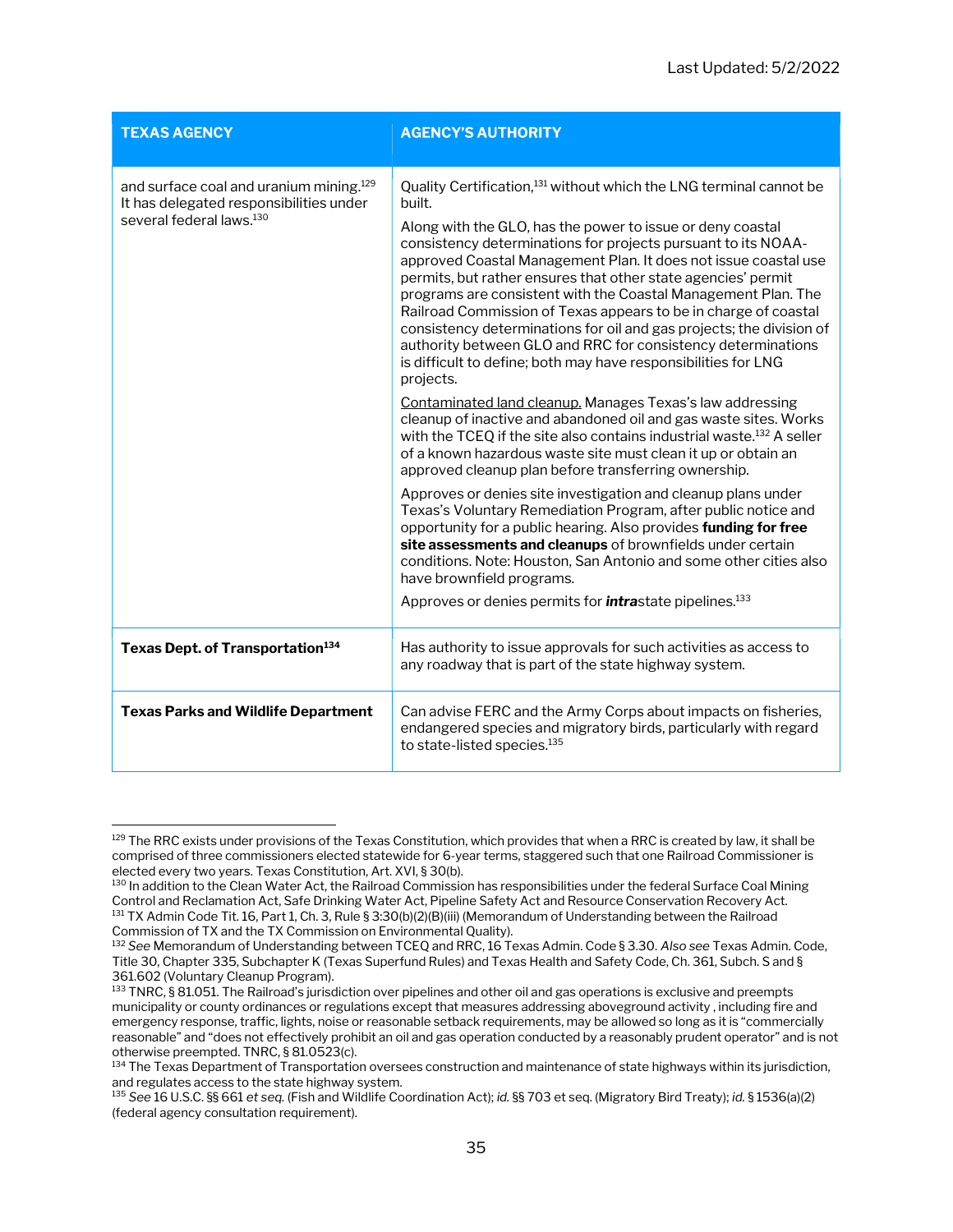| <b>TEXAS AGENCY</b>                                    | <b>AGENCY'S AUTHORITY</b>                                                                                               |
|--------------------------------------------------------|-------------------------------------------------------------------------------------------------------------------------|
| <b>Texas Historical Commission</b>                     | Can provide advice under the National Historic Preservation Act, §<br>106 and NEPA environmental review. <sup>136</sup> |
| <b>Texas Water Development Board</b><br>$(TWDB)^{137}$ | May advise on the availability of water to meet facility needs, if<br>relevant.                                         |
| <b>Port Authorities</b>                                | May lease facilities for an LNG terminal or conduct dredging or<br>other activity that accommodates it.                 |

#### What sort of experts might be helpful in challenging an LNG project?

Although often it is possible to file comments based on commonsense concerns, it can be helpful to consult with a technical expert in the field so that your comments are as robust as possible. In some permitting processes—for example, for state air permits—experts may be essential in order to convince an agency of the errors in an application. In addition, courts give more weight to expert opinion. As a first step, an attorney can help you navigate the cost-benefits of experts including when and who to retain.

Ideally, experts should be found and retained as soon as it becomes apparent that a company will seek to build or expand an LNG facility. A single expert may be useful in challenging multiple permits, as long as the subject matter is within that expert's field of knowledge. Credible experts should have years of experience in the subject matter on which they are opining, either academically or in the field (preferably both). Although an in-state expert may be preferable in terms of experience with the project area and reduced travel costs (which are not always an issue), be mindful that out-of-state experts may need to be retained if in-state options have conflicts of interests and/or ties to fossil fuel industry work.

Sections 4.E and 6.B.10 go into more depth about experts that can be useful in FERC and Corps challenges, respectively. In general, the following experts can be useful places to start:

For FERC permits:

- An economics expert to review the socioeconomic sections of environmental documents (including industry's effects on job creation and real property values); ideally this person will have experience as an ecological economist, to quantify the lost value from replacing wetlands and other natural areas with industry, an area of overlap with the Corps permits;
- If any protected species may be harmed, an expert in that species or someone generally knowledgeable about the protection of wildlife;
- An industrial safety expert knowledgeable in reliability and safety issues related to vessels as well as terrestrial industrial sites;

<sup>136</sup> 136 C.F.R. § 800.

<sup>&</sup>lt;sup>137</sup> The Texas Water Development Board also issues bonds not for developing reservoirs, water facilities, and flood control projects. Texas Constitution, Art. III, § 49c.